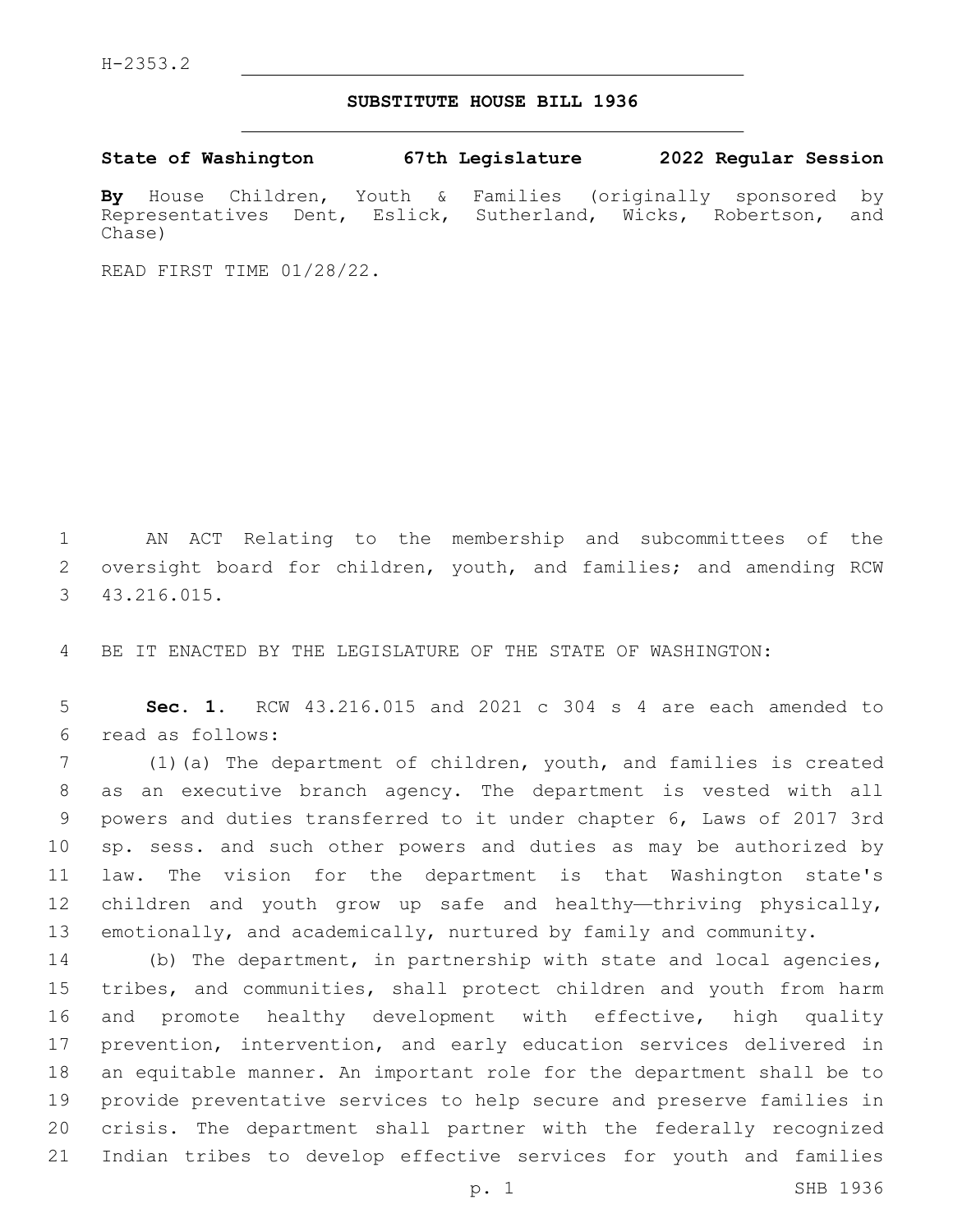while respecting the sovereignty of those tribes and the government- to-government relationship. Nothing in chapter 6, Laws of 2017 3rd sp. sess. alters the duties, requirements, and policies of the federal Indian child welfare act, 25 U.S.C. Secs. 1901 through 1963, as amended, or the Indian child welfare act, chapter 13.38 RCW.

 (2) Beginning July 1, 2018, the department must develop definitions for, work plans to address, and metrics to measure the outcomes for children, youth, and families served by the department and must work with state agencies to ensure services for children, youth, and families are science-based, outcome-driven, data-informed, 11 and collaborative.

 (3)(a) Beginning July 1, 2018, the department must establish short and long-term population level outcome measure goals, including metrics regarding reducing disparities by family income, race, and 15 ethnicity in each outcome.

 (b) In addition to transparent, frequent reporting of the outcome measures in (c)(i) through (viii) of this subsection, the department must report to the legislature an examination of engagement, resource utilization, and outcomes for clients receiving department services and youth participating in juvenile court alternative programs funded 21 by the department, no less than annually and beginning September 1, 2020. The data in this report must be disaggregated by race, ethnicity, and geography. This report must identify areas of focus to advance equity that will inform department strategies so that all children, youth, and families are thriving. Metrics detailing progress towards eliminating disparities and disproportionality over time must also be included. The report must also include information on department outcome measures, actions taken, progress toward these 29 goals, and plans for the future year.

(c) The outcome measures must include, but are not limited to:

 (i) Improving child development and school readiness through voluntary, high quality early learning opportunities as measured by: (A) Increasing the number and proportion of children kindergarten- ready as measured by the Washington kindergarten inventory of developing skills (WAKids) assessment including mathematics; (B) increasing the proportion of children in early learning programs that have achieved the level 3 or higher early achievers quality standard; and (C) increasing the available supply of licensed child care in child care centers, outdoor nature-based child care, and family 40 homes, including providers not receiving state subsidy;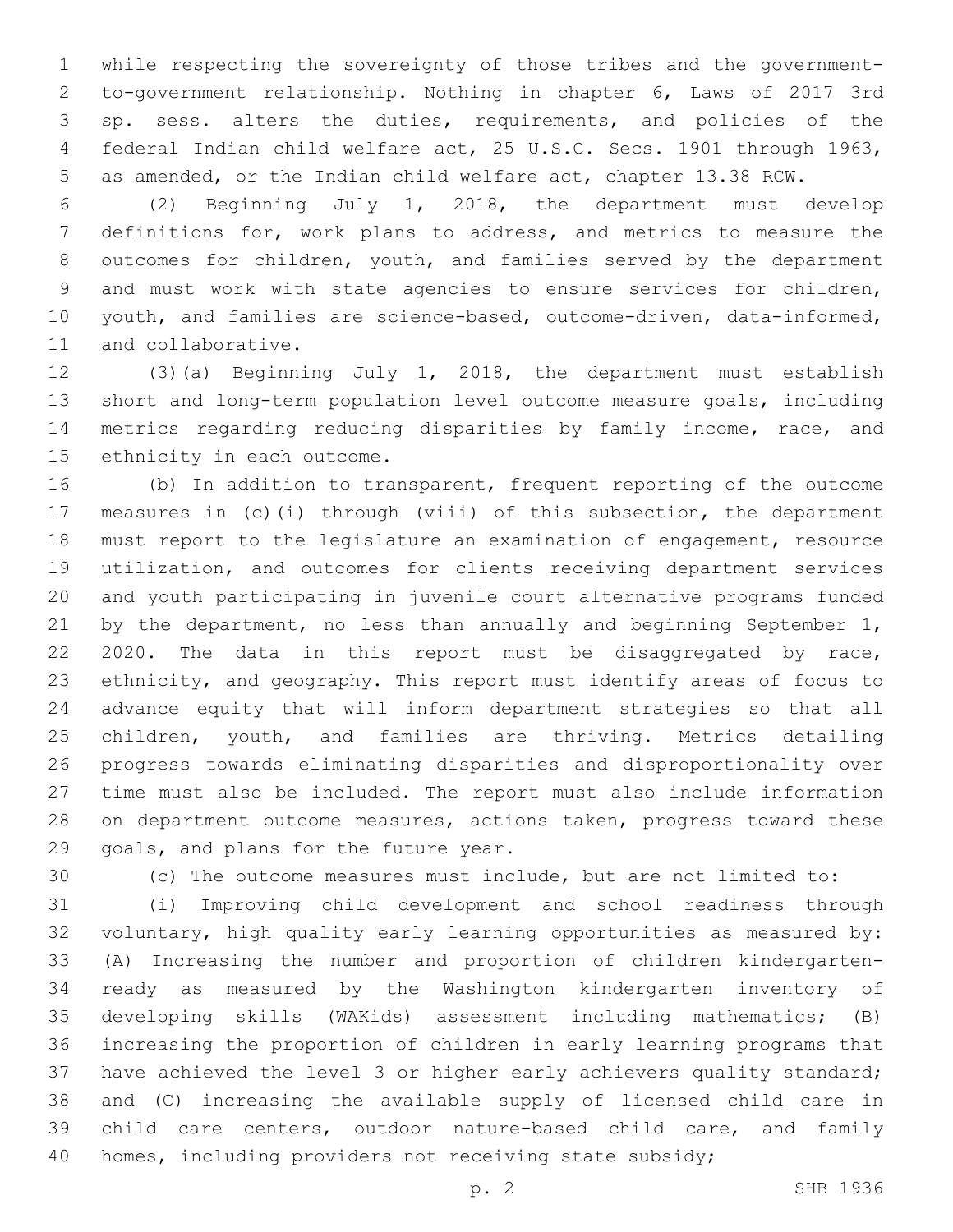- 
- (ii) Preventing child abuse and neglect;1

 (iii) Improving child and youth safety, permanency, and well- being as measured by: (A) Reducing the number of children entering out-of-home care; (B) reducing a child's length of stay in out-of- home care; (C) reducing maltreatment of youth while in out-of-home care; (D) licensing more foster homes than there are children in foster care; (E) reducing the number of children that reenter out-of- home care within twelve months; (F) increasing the stability of placements for children in out-of-home care; and (G) developing strategies to demonstrate to foster families that their service and involvement is highly valued by the department, as demonstrated by the development of strategies to consult with foster families regarding future placement of a foster child currently placed with a 14 foster family;

 (iv) Improving reconciliation of children and youth with their families as measured by: (A) Increasing family reunification; and (B) increasing the number of youth who are reunified with their family of 18 origin;

 (v) In collaboration with county juvenile justice programs, improving adolescent outcomes including reducing multisystem involvement and homelessness; and increasing school graduation rates and successful transitions to adulthood for youth involved in the 23 child welfare and juvenile justice systems;

 (vi) Reducing future demand for mental health and substance use disorder treatment for youth involved in the child welfare and 26 juvenile justice systems;

 (vii) In collaboration with county juvenile justice programs, reducing criminal justice involvement and recidivism as measured by: (A) An increase in the number of youth who successfully complete the terms of diversion or alternative sentencing options; (B) a decrease in the number of youth who commit subsequent crimes; and (C) eliminating the discharge of youth from institutional settings into 33 homelessness; and

 (viii) Eliminating racial and ethnic disproportionality and disparities in system involvement and across child and youth outcomes 36 in collaboration with other state agencies.

(4) Beginning July 1, 2018, the department must:

 (a) Lead ongoing collaborative work to minimize or eliminate systemic barriers to effective, integrated services in collaboration 40 with state agencies serving children, youth, and families;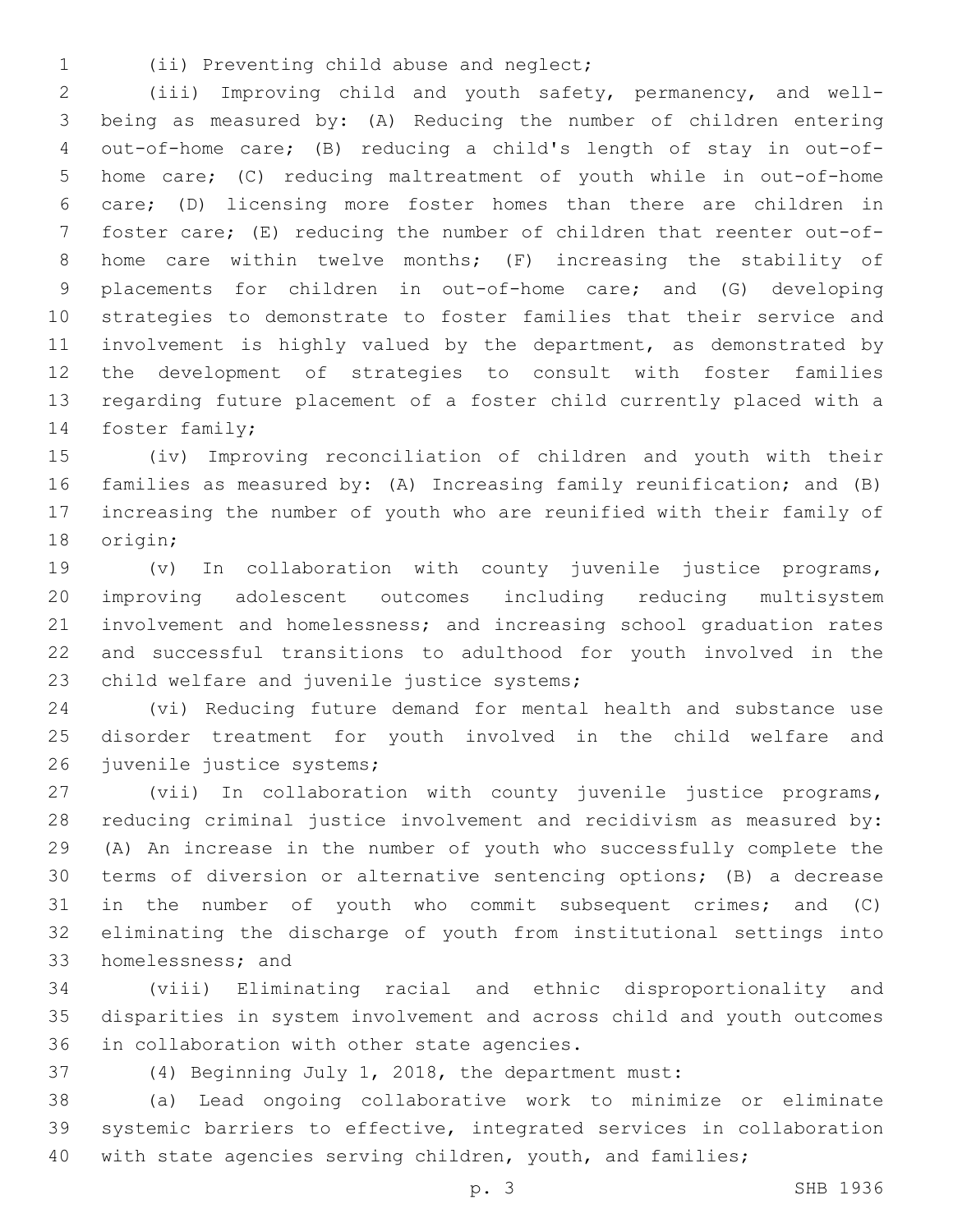(b) Identify necessary improvements and updates to statutes relevant to their responsibilities and proposing legislative changes 3 to the governor no less than biennially;

 (c) Help create a data-focused environment in which there are aligned outcomes and shared accountability for achieving those outcomes, with shared, real-time data that is accessible to authorized persons interacting with the family, child, or youth to 8 identify what is needed and which services would be effective;

 (d) Lead the provision of state services to adolescents, focusing on key transition points for youth, including exiting foster care and institutions, and coordinating with the office of homeless youth prevention and protection programs to address the unique needs of 13 homeless youth; and

 (e) Create and annually update a list of the rights and responsibilities of foster parents in partnership with foster parent representatives. The list of foster parent rights and responsibilities must be posted on the department's website, provided to individuals participating in a foster parent orientation before licensure, provided to foster parents in writing at the time of licensure, and provided to foster parents applying for license 21 renewal.

 (5) The department is accountable to the public. To ensure transparency, beginning December 30, 2018, agency performance data for the services provided by the department, including outcome data for contracted services, must be available to the public, consistent with confidentiality laws, federal protections, and individual rights to privacy. Publicly available data must include budget and funding decisions, performance-based contracting data, including data for contracted services, and performance data on metrics identified in this section. The board must work with the secretary and director to develop the most effective and cost-efficient ways to make department data available to the public, including making this data readily 33 available on the department's website.

 (6) The department shall ensure that all new and renewed 35 contracts for services are performance-based.

 (7) The department must execute all new and renewed contracts for services in accordance with this section and consistent with RCW 74.13B.020. When contracted services are managed through a network administrator or other third party, the department must execute data-sharing agreements with the entities managing the contracts to track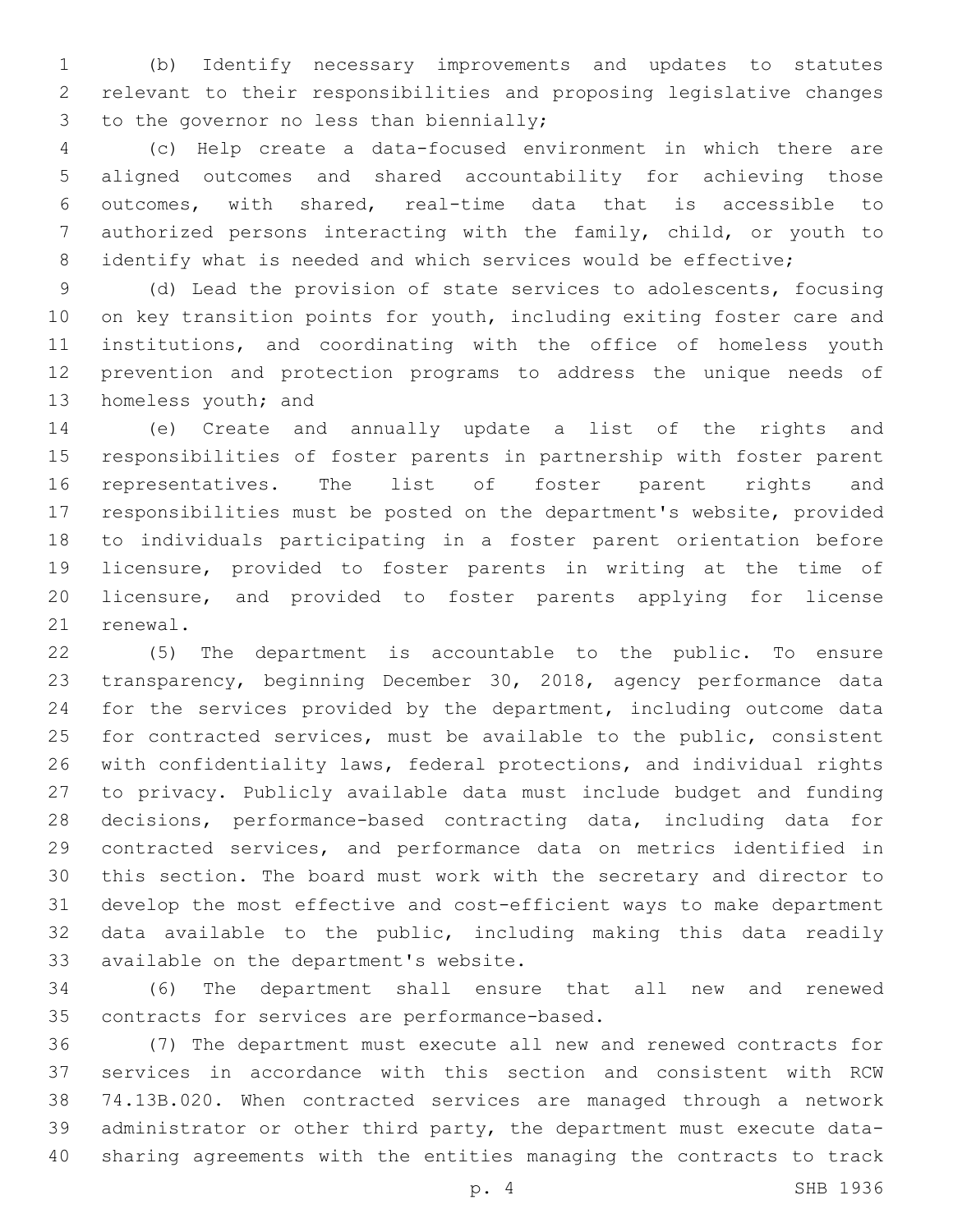provider performance measures. Contracts with network administrators or other third parties must provide the contract administrator the ability to shift resources from one provider to another, to evaluate individual provider performance, to add or delete services in consultation with the department, and to reinvest savings from increased efficiencies into new or improved services in their catchment area. Whenever possible, contractor performance data must be made available to the public, consistent with confidentiality laws 9 and individual rights to privacy.

 (8)(a) The board shall begin its work and call the first meeting of the board on or after July 1, 2018. The board shall immediately assume the duties of the legislative children's oversight committee, as provided for in RCW 74.13.570 and assume the full functions of the board as provided for in this section by July 1, 2019. The office of innovation, alignment, and accountability shall provide quarterly updates regarding the implementation of the department to the board 17 between July 1, 2018, and July 1, 2019.

 (b) The office of the family and children's ombuds shall establish the board. The board is authorized for the purpose of monitoring and ensuring that the department achieves the stated outcomes of chapter 6, Laws of 2017 3rd sp. sess., and complies with administrative acts, relevant statutes, rules, and policies pertaining to early learning, juvenile rehabilitation, juvenile 24 justice, and children and family services.

(9)(a) The board shall consist of the following members:

 (i) Two senators and two representatives from the legislature 27 with one member from each major caucus;

(ii) One nonvoting representative from the governor's office;

(iii) One subject matter expert in early learning;

(iv) One subject matter expert in child welfare;

 (v) One subject matter expert in juvenile rehabilitation and 32 justice;

 (vi) One subject matter expert in eliminating disparities in 34 child outcomes by family income and race and ethnicity;

 (vii) One tribal representative from west of the crest of the 36 Cascade mountains;

 (viii) One tribal representative from east of the crest of the 38 Cascade mountains;

(ix) One current or former foster parent representative;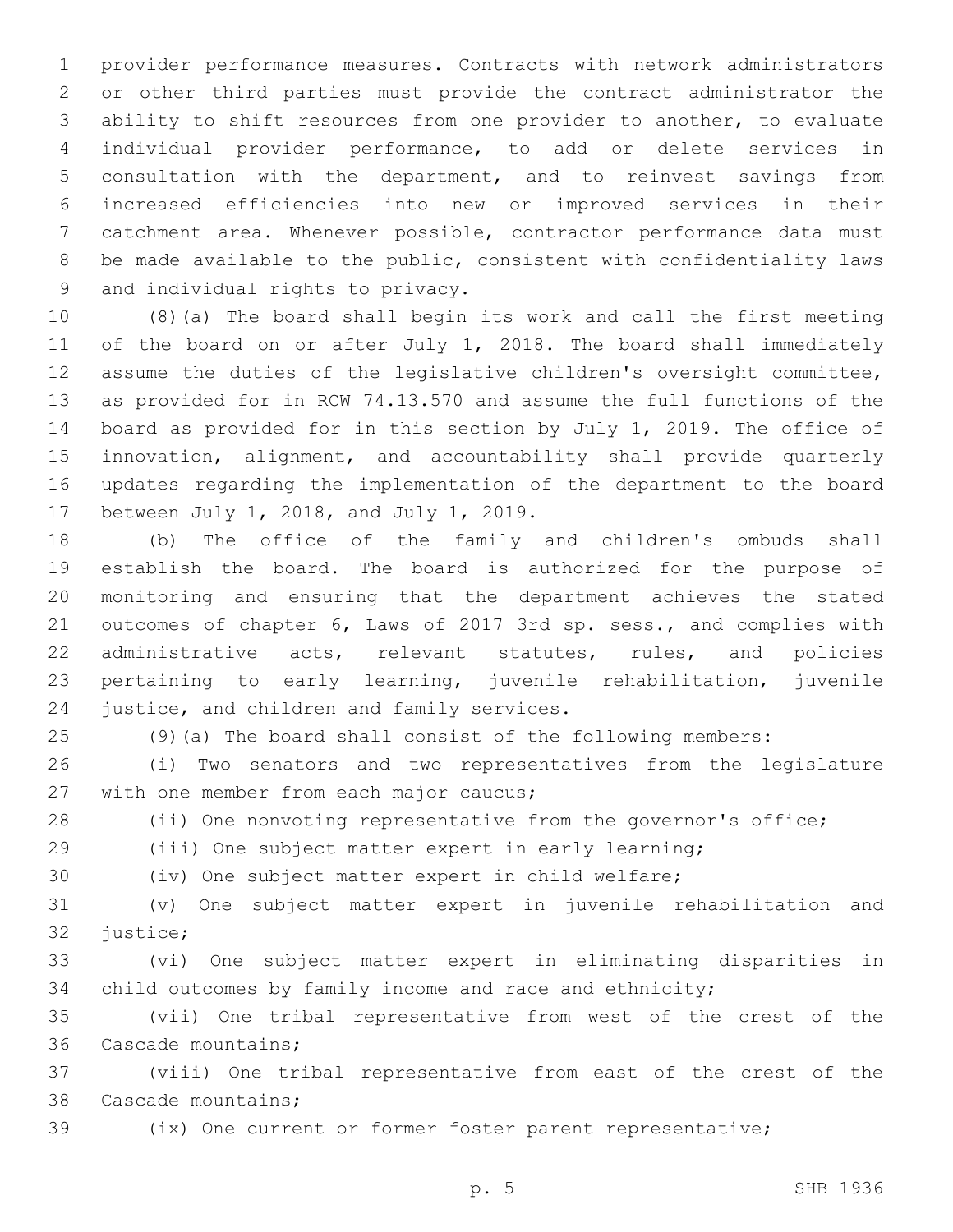(x) One current or recent representative of an organization that 2 advocates for the best interest of the child; (xi) One parent stakeholder group representative; (xii) One law enforcement representative;4 (xiii) One child welfare caseworker representative; (xiv) One early childhood learning program implementation 7 practitioner; 8 (xv) One current or ((former)) recent foster youth ((under age 9 twenty-five)); (xvi) One individual ((under age twenty-five)) with current or 11 ((previous)) recent experience ((with)) in the juvenile justice 12 system; (xvii) One physician with experience working with children or youth; ((and)) (xviii) One judicial representative presiding over child welfare 16 court proceedings or other children's matters; and (xix) One subject matter expert on education for youth who are placed in an institution as defined in RCW 13.40.020 or dependent 19 under chapter 13.34 RCW. (b) The senate members of the board shall be appointed by the leaders of the two major caucuses of the senate. The house of representatives members of the board shall be appointed by the leaders of the two major caucuses of the house of representatives. Members shall be appointed before the close of each regular session 25 of the legislature during an odd-numbered year. (c) The remaining board members shall be nominated by the governor, subject to the approval of the appointed legislators by majority vote, and serve four-year terms. When nominating and approving members after July 28, 2019, the governor and appointed legislators must ensure that at least five of the board members reside east of the crest of the Cascade mountains. (10) The board has the following powers, which may be exercised 33 by majority vote of the board: (a) To receive reports of the office of the family and children's 35 ombuds; (b) To obtain access to all relevant records in the possession of the office of the family and children's ombuds, except as prohibited 38 by law; (c) To select its officers and adoption of rules for orderly 40 procedure;

p. 6 SHB 1936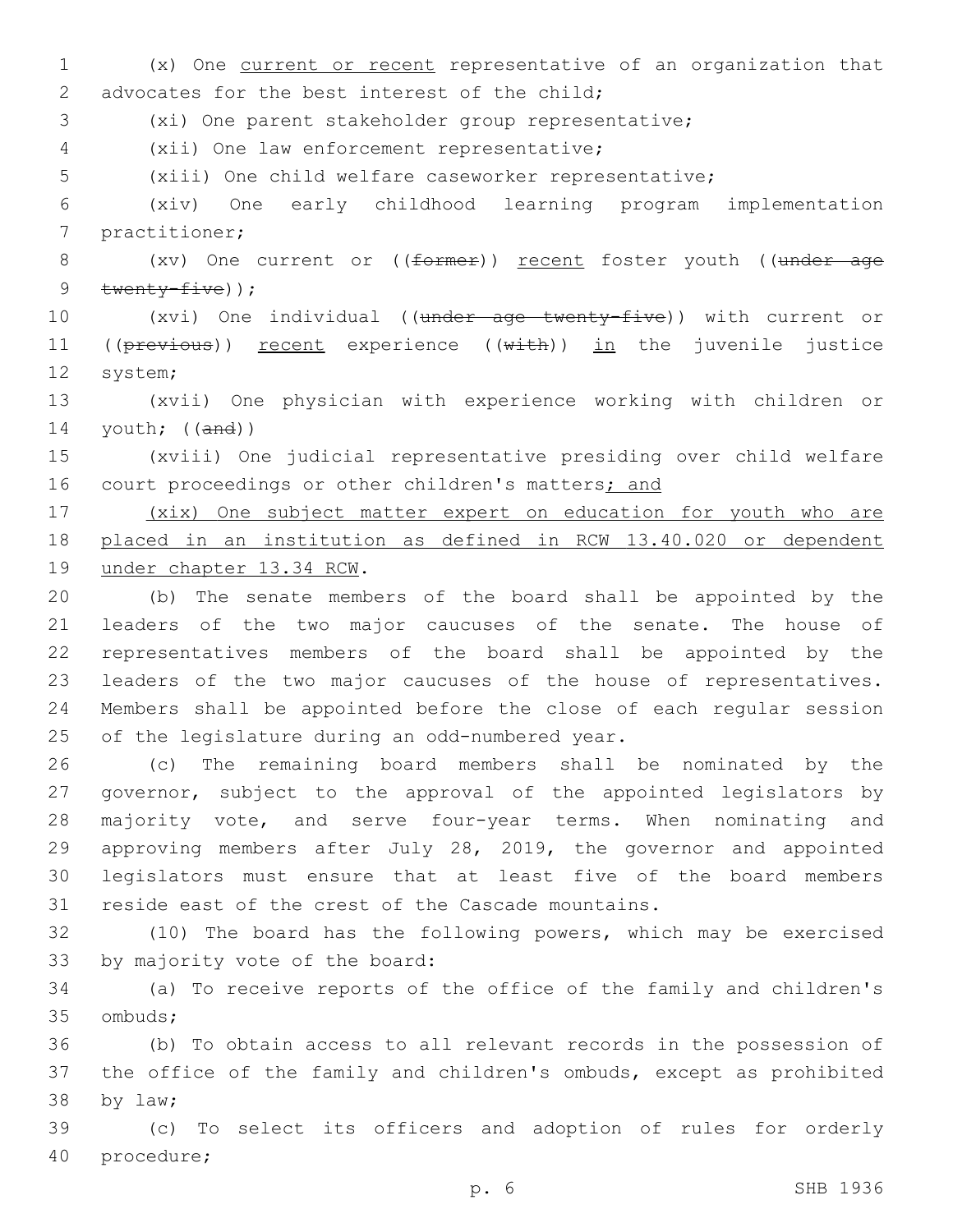(d) To request investigations by the office of the family and 2 children's ombuds of administrative acts;

 (e) To request and receive information, outcome data, documents, materials, and records from the department relating to children and family welfare, juvenile rehabilitation, juvenile justice, and early learning;6

 (f) To determine whether the department is achieving the 8 performance measures;

 (g) If final review is requested by a licensee, to review whether department licensors appropriately and consistently applied agency rules in inspection reports that do not involve a violation of health and safety standards as defined in RCW 43.216.395 in cases that have already been reviewed by the internal review process described in RCW 43.216.395 with the authority to overturn, change, or uphold such 15 decisions:

 (h) To conduct annual reviews of a sample of department contracts for services from a variety of program and service areas to ensure that those contracts are performance-based and to assess the measures 19 included in each contract; and

 (i) Upon receipt of records or data from the office of the family and children's ombuds or the department, the board is subject to the same confidentiality restrictions as the office of the family and children's ombuds is under RCW 43.06A.050. The provisions of RCW 24 43.06A.060 also apply to the board.

 (11)(a) The board shall convene a subcommittee to focus on hearing from individuals with lived experiences in foster care, focusing primarily on children and youth.

 (b) The subcommittee shall convene meetings at least once per year and provide feedback to the board at the board's stakeholder meetings.

 (12)(a) The board shall convene a subcommittee in partnership with the youth and young adult committees of the Washington state partnership council on juvenile justice to focus on hearing from individuals with current or recent experience in the juvenile justice system.

 (b) The subcommittee shall convene meetings at least once per year and provide feedback to the board at the board's stakeholder meetings.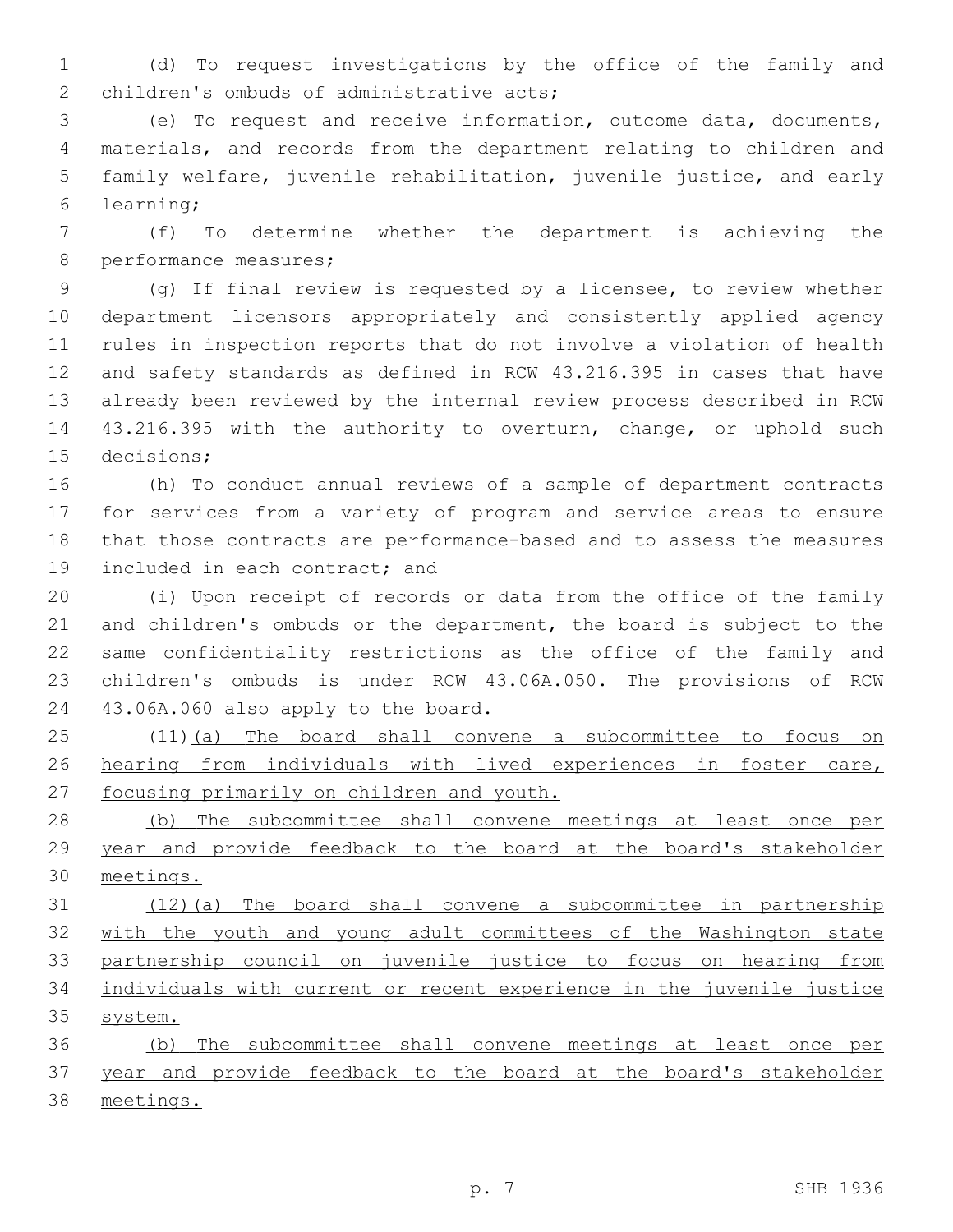(13) The board has general oversight over the performance and policies of the department and shall provide advice and input to the 3 department and the governor.

 (( $(12)$ )) (14) The board must no less than twice per year convene stakeholder meetings to allow feedback to the board regarding contracting with the department, departmental use of local, state, private, and federal funds, and other matters as relating to carrying 8 out the duties of the department.

9 (( $(13)$ )) (15) The board shall review existing surveys of providers, customers, parent groups, and external services to assess whether the department is effectively delivering services, and shall conduct additional surveys as needed to assess whether the department 13 is effectively delivering services.

14 (( $(14)$ )) (16) The board is subject to the open public meetings 15 act, chapter 42.30 RCW, except to the extent disclosure of records or information is otherwise confidential under state or federal law.

17 (((415))) (17) Records or information received by the board is confidential to the extent permitted by state or federal law. This subsection does not create an exception for records covered by RCW 20 13.50.100.

21 (((416))) (18) The board members shall receive no compensation for their service on the board, but shall be reimbursed for travel expenses incurred while conducting business of the board when authorized by the board and within resources allocated for this purpose, except appointed legislators who shall be reimbursed for travel expenses in accordance with RCW 43.03.050 and 43.03.060.

 $(17)$  ( $(17)$ )) (19) The board shall select, by majority vote, an executive director who shall be the chief administrative officer of the board and shall be responsible for carrying out the policies adopted by the board. The executive director is exempt from the provisions of the state civil service law, chapter 41.06 RCW, and shall serve at the pleasure of the board established in this section.

 $(148)$ ) (20) The board shall maintain a staff not to exceed one full-time equivalent employee. The board-selected executive director of the board is responsible for coordinating staff appointments.

 ( $(419)$ )  $(21)$  The board shall issue an annual report to the governor and legislature by December 1st of each year with an initial report delivered by December 1, 2019. The report must review the department's progress towards meeting stated performance measures and